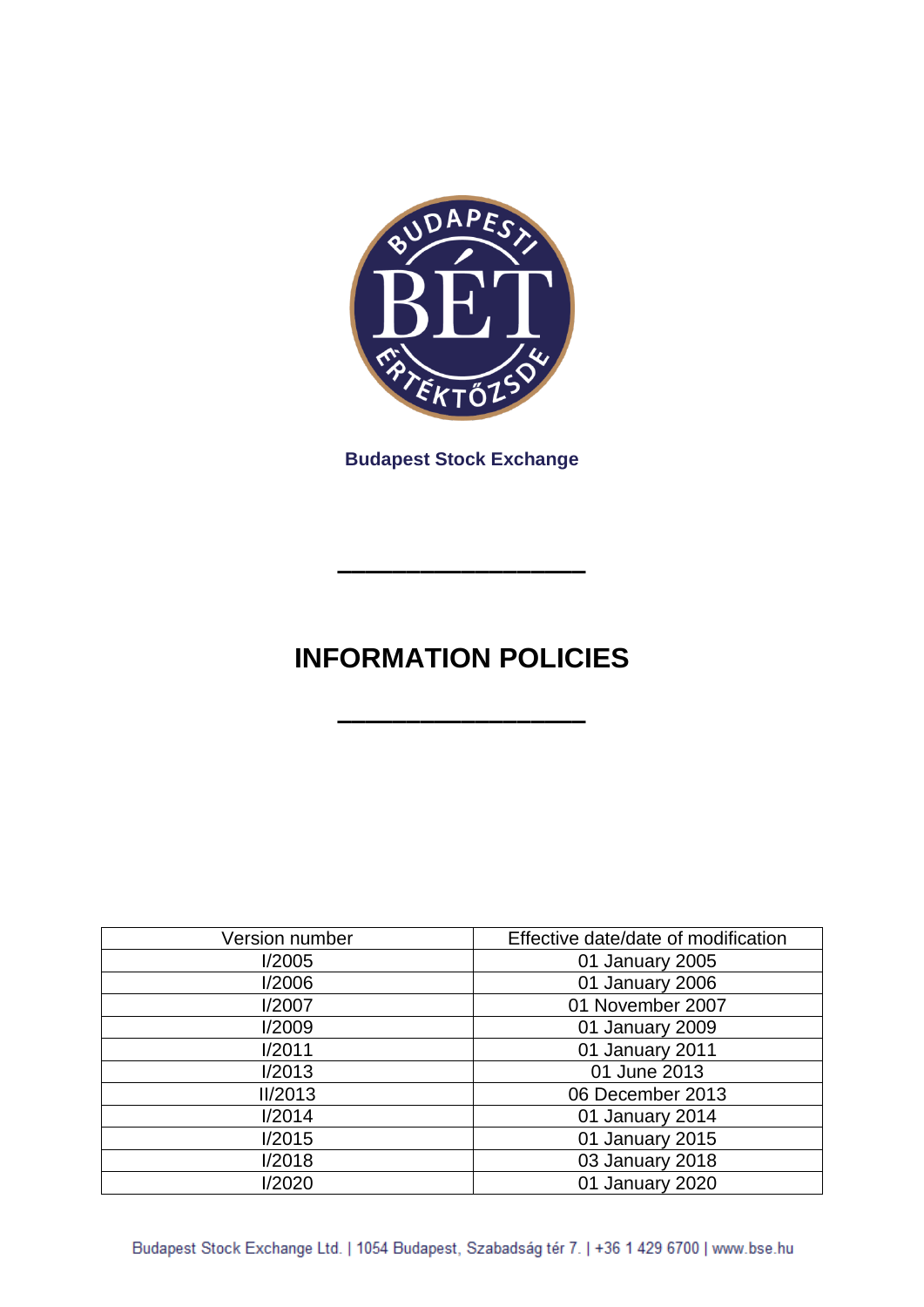

# **Budapest Stock Exchange Ltd. Information Policies**

# **1. Distributor's Group**

- 1.1 BSE allows Distributor's Group to include Affiliated Companies and third party Service Facilitators.
- 1.2 An Affiliated Company or a Service Facilitator accepted by BSE in accordance with Section 12.3 of the IDA may use Information within Distributor's Service(s). Distributor remains liable for licence fees applicable to Affiliated Companies' or Service Facilitators' use of Information within Distributor's Service(s). BSE reserves rights to withhold or withdraw permission for any Person to act as a Service Facilitator.
- 1.3 Service Facilitators may be agents of Distributor, owners or operators of websites displaying Distributor's Service(s), software developers, facilities managers, property managers or providers of other support services.
- 1.4 BSE acknowledges the Service Facilitator's activity if the relation between Distributor, Service Facilitator and Subscriber is the following:
	- (a) For Information access Service Facilitator should contract with Distributor directly. Subscriber's contractual partner for receiving Information is always the Distributor.
	- (b) Distributor retains full control, either technically or via an agreement acceptable to BSE, over all display and release of Information to Subscriber provided by Service Facilitator.
	- (c) Distributor unconditionally guarantees and accepts responsibility for performance of all obligations under the Agreement in respect of Information distributed via Service Facilitator.
- 1.5 BSE may inspect and audit agreements and controls relating to the use of Information by a proposed Service Facilitator.
- 1.6 Service Facilitators have no right to use Information outside the Distributor's Service(s).

# **2. Distributor's Use of Information**

Use of Information by Distributors is permitted subject to the terms of the IDA. In addition:

# 2.1 **Storage and Processing of Information**

2.1.1 Distributor may store and process (including extraction, verification, (re)arrangement, adaptation and packaging) Information for the purpose of distribution of Information within Distributor's Service(s).

# 2.2 **Display of Information**

- 2.2.1 Distributors must:
	- (a) credit, wherever technically feasible, BSE and/or any Information Provider or other source(s) of Information specified by BSE as the source(s) of the Information,
	- (b) not misrepresent the Information,
	- (c) not deface or remove any trademarks transmitted with the Information,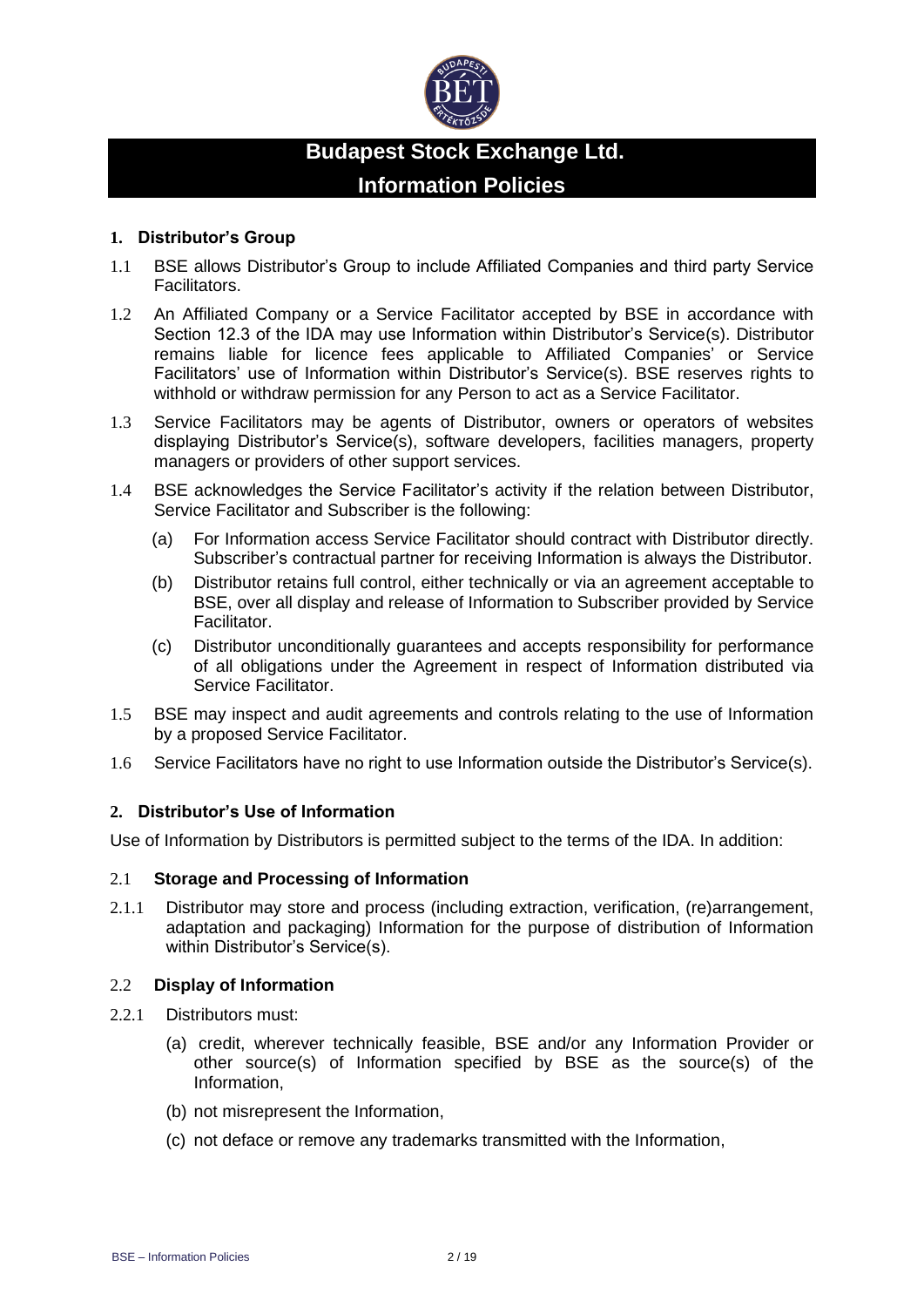

- (d) ensure, wherever technically feasible, that Delayed Information and End-of-Day Information are clearly labelled, that the period of delay or time of original dissemination is noted in all Services incorporating Delayed Information and Endof-Day Information.
- 2.2.2 Where possible, Distributor shall use reasonable efforts to disseminate Information so that it may be displayed with the time stamp of BSE (hours, minutes and if possible seconds).
- 2.2.3 Information must not be displayed on public Internet Websites alongside content BSE considers inappropriate, including but not limited to explicit sexual content, racial or religious hatred, or incitement to violence.

# 2.3 **Distribution to Secondary Distributors**

2.3.1 Distributor shall notify BSE in writing of any third party that desires to become a Secondary Distributor of any member of Distributor's Group. Prior to release of Information to a Secondary Distributor the Distributor is required to obtain written confirmation from BSE that the proposed Secondary Distributor has executed the appropriate agreement with BSE. If a member of Distributor's Group releases Information to a Secondary Distributor prior to obtaining such written confirmation, Distributor will be responsible for paying BSE all fees that otherwise would have been payable by the Secondary Distributor.

# 2.4 **General Rules of Information Distribution**

2.4.1 In case of distribution of Real-time Information other than Real-time Index Package Information Distributor must:

(a) ensure that each Subscriber has executed a Subscriber Agreement with Distributor,

- (b) ensure that all use and distribution of Real-time Information is identified and measured with an approved Unit of Count and is subject to effective Internal Controls, except where BSE Information Policies allow Real-time Information to be distributed without the need to identify and report the recipient.
- 2.4.2 Distributor may distribute Delayed or End-of-Day Information and Real-time Index Package Information without requiring Subscriber to execute a Subscriber Agreement, provided that Subscribers and other authorised recipients of such Information are informed that:
	- (a) BSE and Information Providers reserve all Intellectual Property Rights to the Information,
	- (b) BSE and Information Providers accept no liability for the display of the Information or any losses or claims arising from use of the Information,
	- (c) Information is for the personal use of the recipient and may not be redistributed by the recipient to any third party without the permission of BSE,
	- (d) BSE may suspend or terminate receipt of Information by any party if BSE has reason to believe the Information is being misused or misrepresented.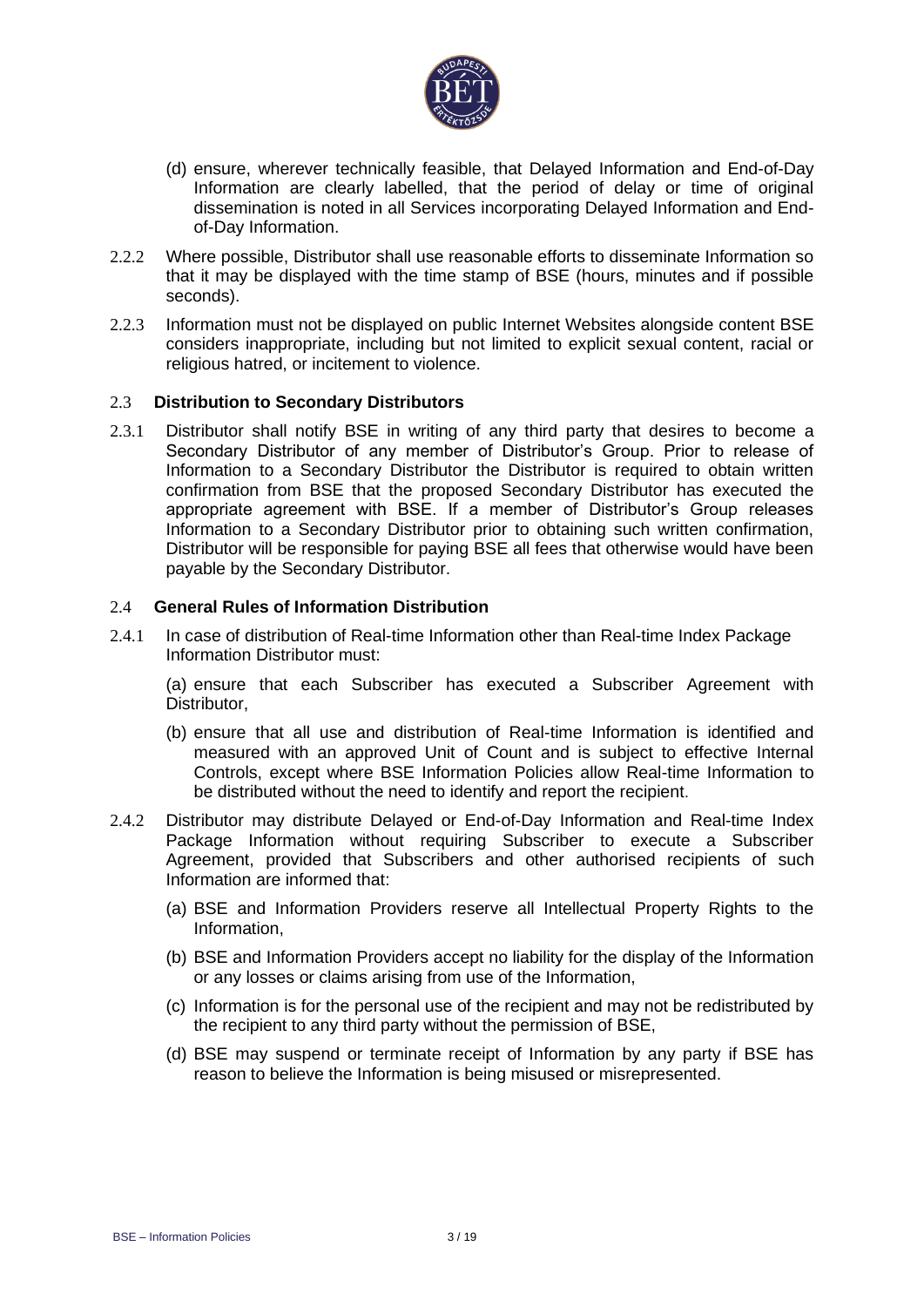

# 2.5 **Special Types of Information Distribution**

# 2.5.1 **Distribution of Limited Extracts of Information**

2.5.1.1 Distributor or Subscriber may include limited extracts of Information on an occasional basis in written or oral communications with third parties, without fees or other obligations, provided that these communications do not involve the regular or systematic distribution, display or processing of Information. BSE reserves all rights to determine whether communications including Information qualify as limited extracts for this purpose. BSE reserves the right to regard as unauthorised redistribution of Information any communication of Information that in BSE's view does not qualify as limited extracts.

#### 2.5.2 **Internet**

- 2.5.2.1 BSE requires all Websites to where Information is distributed to be identified, recorded and controlled. In addition, for Websites displaying Real-time Information other than Real-time Index Package Information, Distributor must ensure that all access is restricted to registered Users with individual passwords and user ID's and valid Subscriber Agreements.
- 2.5.2.2 BSE reserves all rights to determine whether any public Internet display shall be regarded as a separate Website for the purposes of the Agreement.
- 2.5.2.3 Any publicly accessible Website to which Distributor distributes Delayed or End-of-Day Information or Real-time Index Package Information must include a statement that it is prohibited to use, reproduce, display, perform, modify, transmit and distribute the Information without prior written permission of Distributor. The exact wording of this statement will be left to Distributor's discretion.

# 2.5.3 **Media Distribution**

- 2.5.3.1 For the purposes of the Agreement Media Distribution is generally defined as the display of Information to the public via specified newspaper, TV, radio or similar information services, provided that electronic storage and/or processing of BSE Information by the recipient is prevented, excluded and/or expressly forbidden without prior permission from BSE.
- 2.5.3.2 Only Delayed or End-of-Day Information may be subject to Media Distribution. Distribution of Real-time Information to the same recipients does not qualify as Media Distribution.
- 2.5.3.3 Delayed and End-of-Day Information may be delivered free of charge to press, TV and radio publishers for the sole purpose of print, TV and radio publication.
- 2.5.3.4 Media Distribution may include the occasional inclusion of Information in on-line service content and on-line messaging services. Standard or regular displays of Information in public Internet or on-line news and information services will not normally qualify as Media Distribution and will normally be subject to the Website regulations.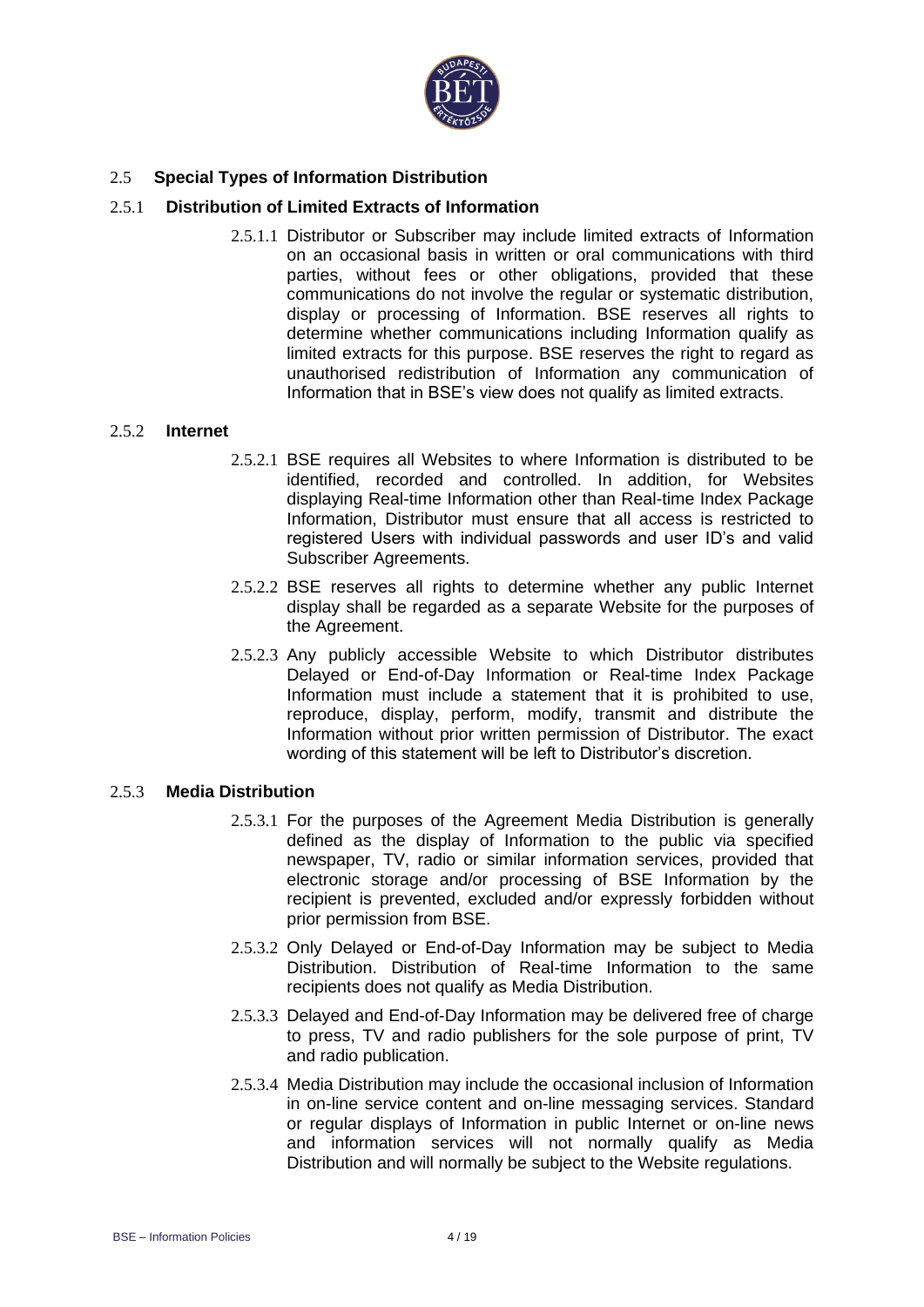

2.5.3.5 BSE reserves all rights to determine whether any proposed form of publication qualifies as Media Distribution, to withhold or withdraw Media Distribution rights at any time and to apply to Distributor any other fees that may be applicable if a proposed form of Information distribution is not accepted as Media Distribution.

# 2.5.4 **TV Ticker Display Mode**

- 2.5.4.1 Real-time Information via TV Ticker Display Mode may be displayed as set out below:
- (a) Any TV network may display Real-time Information via TV Ticker Display Mode provided that the cumulated time interval of displaying the Information does not exceed one (1) hour per trading Day.
- (b) Real-time Information via TV Ticker Display Mode in full trading hours may only be displayed on close circuit TV networks.

# 2.5.5 **Customer Areas**

- 2.5.5.1 In the Customer Area the Distributor may display the Information only on Tickers, and Distributor shall pay the Customer Area Ticker Fee in accordance with BSE Schedule of Fees of Information Products.
- 2.5.5.2 In the Customer Area the Distributor may not display Real-time Information.

#### 2.5.6 **Office Areas**

2.5.6.1 In the Office Area the Distributor may display Real-time Information on Tickers, but only for Internal use purposes, and not for public information. In this case the Distributor shall pay the Office Area Ticker Fee in accordance with BSE Schedule of Fees of Information Products.

#### 2.5.7 **Non-Display Usage**

- 2.5.7.1 Distributor may process Information for the purpose of Non-Display Usage. This type of Information use shall be announced to BSE in advance, by submitting a modified Annex 2 and also the relevant license fee(s) shall be paid as per BSE Schedule of Fees of Information Products.[MG1]
- 2.5.7.2 Subscriber or the Exchange Member that does not qualify as a Distributor may conduct Non-Display Usage, for which activity BSE requires a separate, direct Agreement with Subscriber. If the Subscriber intends to use Information for Non-Display Usage the Distributor shall direct the Subscriber to BSE in order to conclude the above separate agreement. Upon signing this agreement on Non-Display Usage by Subscribers or the Exchange Member that does not qualify as a Distributor becomes the Licensee of BSE. According to the provisions of this separate agreement Licensee pays the license fees directly to BSE as indicated in BSE Schedule of Fees of Information Products.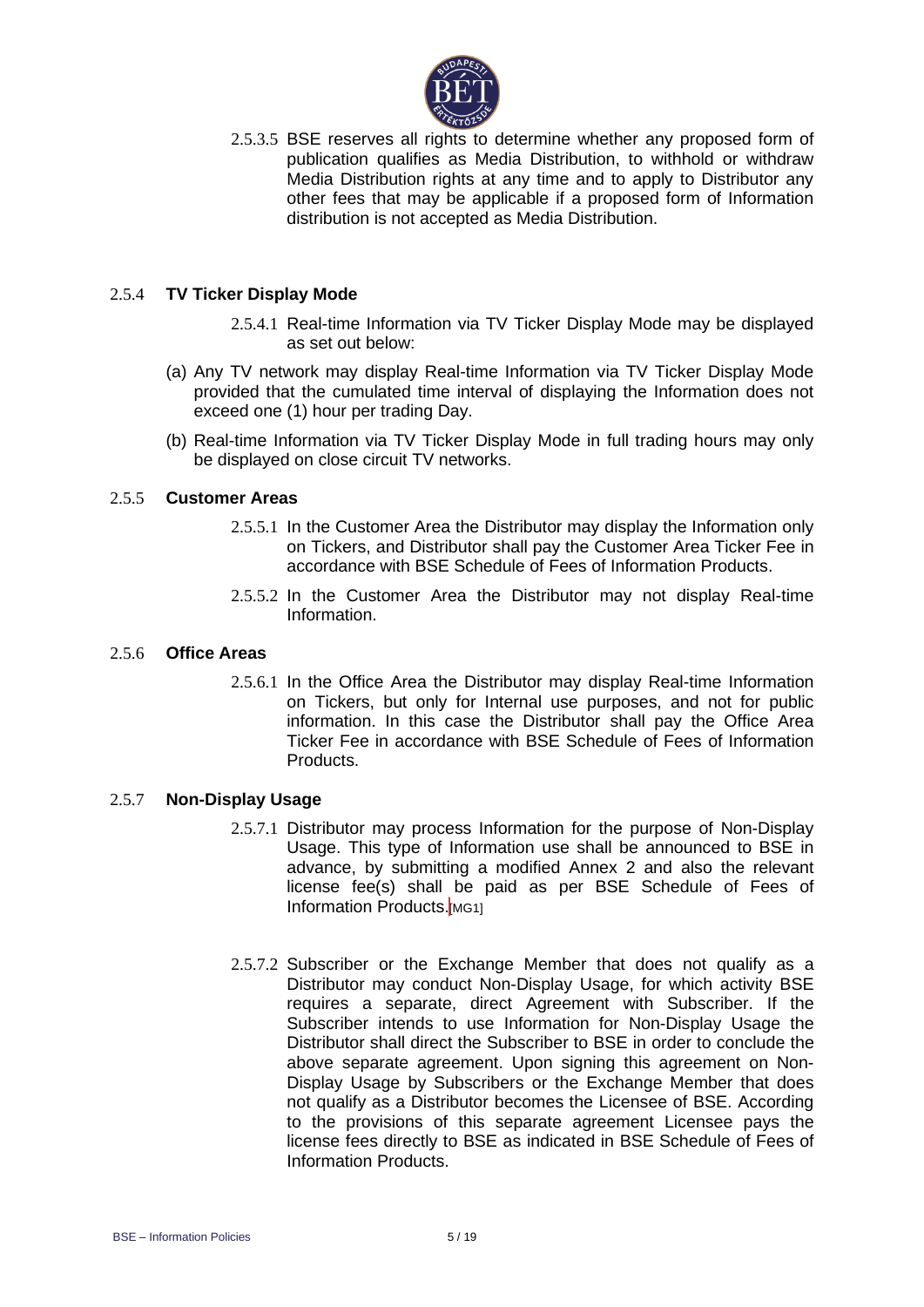

- 2.5.7.3 Non-Display Usage fee shall be applied based on the following categories:
	- Non-Display Usage of Information solely for operating trading platforms including but not limited to MTFs, OTFs,
	- Non-Display Usage of Information by an investment firm which, on an organised, frequent systematic and substantial basis, deals on own account when executing client orders outside a regulated market, an MTF or an OTF without operating a multilateral system (e.g. Systematic Internaliser)..
	- Non-Display Usage of Information for supporting trading-based activities outside the Budapest Stock Exchange's trading venues including but not limited to proprietary trading or market making activity.
	- Non-Display Usage of Information for supporting trading-based activities – with the exception of usage solely for operating trading platforms – conducted solely on the Budapest Stock Exchange's trading venues including but not limited to proprietary trading and/or brokerage activities.
	- Other Non-Display Usage of Information for various applications, calculations and/or evaluations including but not limited to portfolio evaluation, risk management, compliance and surveillance programs, Index creation and other financial product creation (including but not limited to CFDs) based on Real-time and/or Delayed Information,

BSE reserves all rights to determine whether any new product or alternative Information usage constitutes Non-Display Data Usage.

2.5.7.4 If Distributor creates Derived Information in such a way that the Information may be recalculated, reverse engineered then it is regarded as being Information for the purposes of the Agreement. Therefore, all accesses to Information supporting derived data will be subject to the same Reporting Requirements and the applicable monthly variable fees in accordance with BSE Schedule of Fees of Information Products. BSE reserves all rights to determine whether any data constitutes Derived Information.

# 2.5.8 **MiFID II Data**

#### 2.5.8.1 **APA Market Data**

Effective as of 3<sup>rd</sup> January 2018 based on Articles 20 and 21 of MiFIR Investment firms are obliged to publish the details of transactions executed outside a trading venue through an APA.

BSE is entitled to distribute APA Market Data. The annex of the present Information Policies contains the list of APAs that have contractual relationship with BSE for APA Market Data distribution.

APA Market Data is considered as part of the Information. BSE provides the abovementioned APA Market Data to Distributors in a separate Information Package,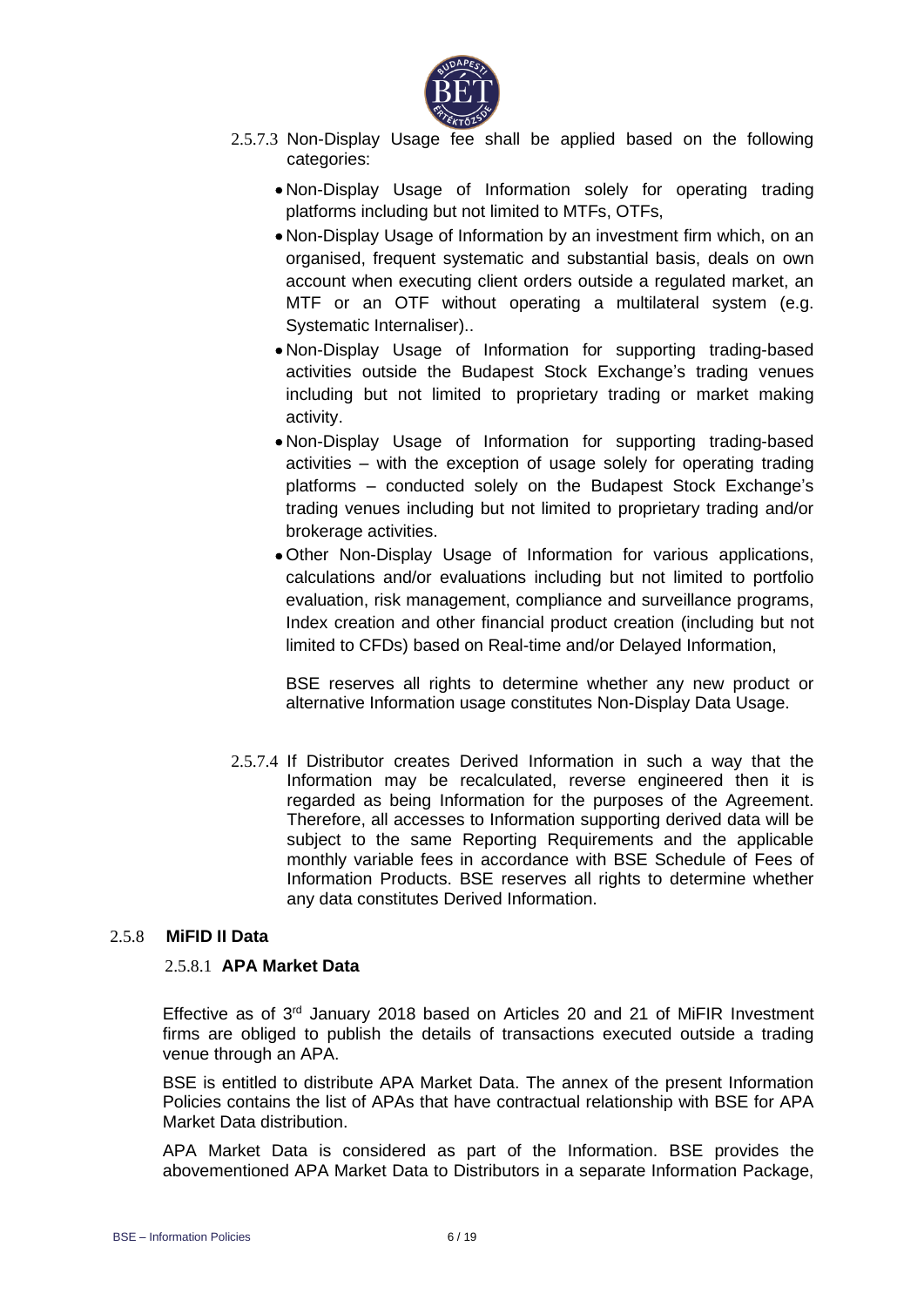

which may be requested by the Distributor by submitting to BSE a duly modified Annex 2. In exchange for the provision of APA Market Data, BSE requires Distributors to pay relevant licence fees, indicated in the BSE Schedule of Fees of Information Products.

BSE as a redistributor of APA Market Data, shall not take any responsibility or shall not make warranties as regards the content or the transmission period from the origination of APA Market Data, and excludes all liabilities that lawfully can be excluded for the damages arising from the above mentioned.

# 2.5.8.2 **Disaggregated Market Data**

BSE in addition to its existing Information, provides Disaggregated Market Data separately in accordance with Article 1 of Regulation (EU) No 600/2014 of the European Parliament and Commission Delegated Regulation (EU 572/2017).

BSE offers Disaggregated Market Data for each instrument referred in Article 3 of Regulation (EU) No 600/2014 and Commission Delegated Regulation (EU 572/2017).

Disaggregated Market Data is considered as part of the Information, and the provisions of the Agreement shall be applied with the exceptions defined in this Section 2.5.8.

BSE provides the Disaggregated Market Data to Distributors in a separate Information Package, which may be requested by the Distributor by submitting to BSE a duly modified Annex 2. In exchange for the provision of Disaggregated Data, BSE requires Distributors to pay all relevant fees, indicated in the BSE Schedule of Fees of Information Products.

#### 2.5.9 **Use of Information extracted from the Trading System**

- 2.5.9.1 By executing the Agreement, the Exchange Member shall be entitled to the use and the distribution of the Information extracted from the Trading System. Except for the receipt of the Information, the same rules apply for the Exchange Member as for the Distributors. With regards to, that the Exchange Member does not receive the Information in the form of Information Packages it is only entitled to transfer or distribute it in compliance with its license based on the Agreement.
- 2.5.9.2 In case of the use of systems that may not display the Information, such as risk management, portfolio valuation system, analytical and / or offer generation applications, trading (robot) systems, etc. the Exchange Member is obliged to discuss the legality of usage and the concerning fee payment obligation.

# **3. Subscriber Agreements**

3.1 Each Distributor is responsible for ensuring that Subscriber Agreements are valid and enforceable in respect of Real-time Information (other than Real-time Index Package Information) distributed via Distributor's Service(s). Use of Real-time Information without a Subscriber Agreement or under a Subscriber Agreement that is unenforceable for any reason will be regarded by BSE as unauthorised use of Information.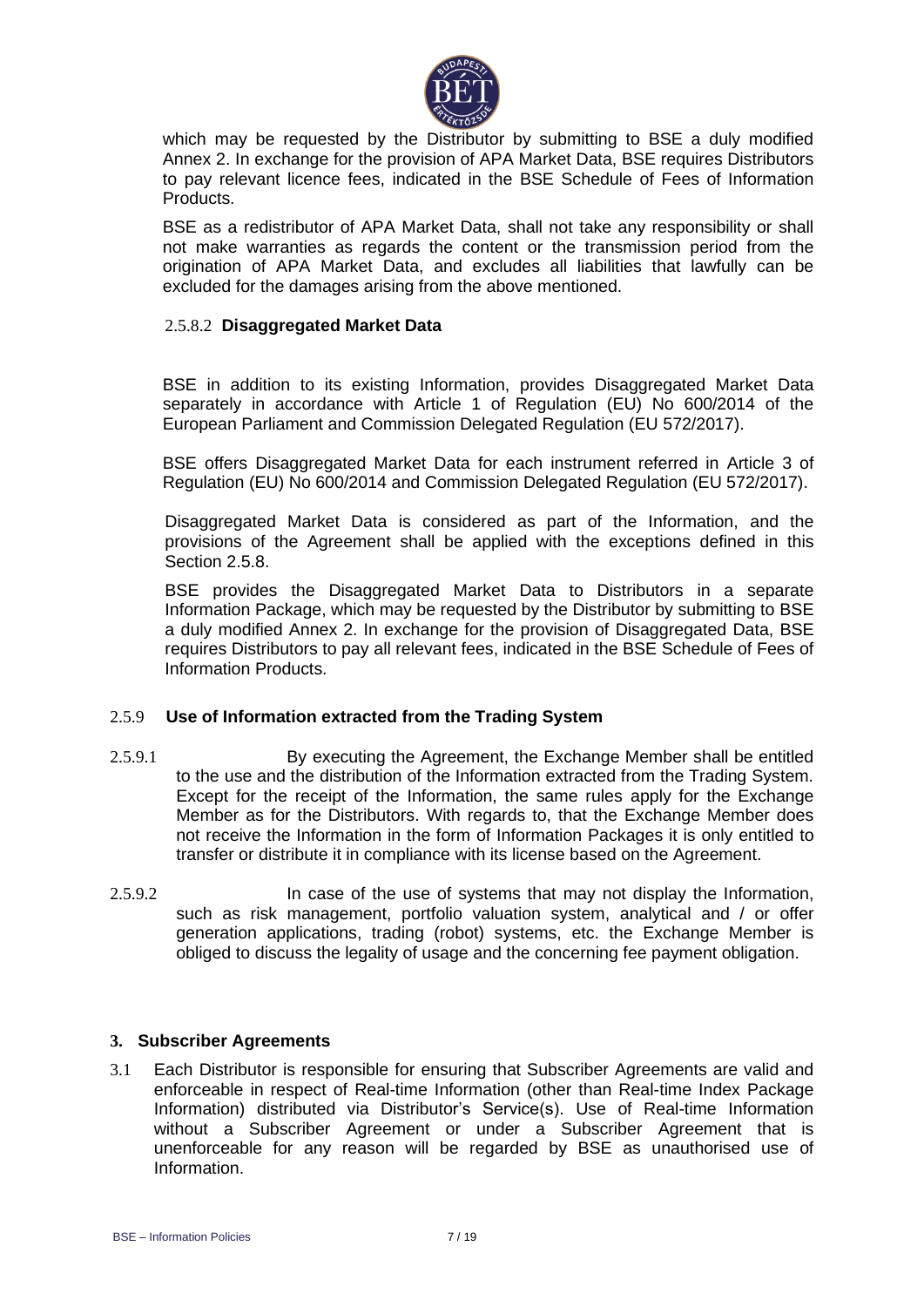

- 3.2 Subscriber Agreements must provide (using substantially similar terms) that:
	- (a) Subscriber is obliged and agrees to use the Real-time Information solely for its own purposes. Subscriber may not transfer or publish to third parties all or part of the Information except where (i) Subscribers have the right to disclose the Information to the public in a Customer Area or (ii) limited extracts of Information are distributed by Subscriber as defined in Section 2.5.1.1.
	- (b) Subscribers to Information for Private Use declare that they enter into Subscriber Agreements as natural persons on their own behalf and exclusively for their own benefit, and agree to provide valid proof of identity on request.
	- (c) Subscriber recognises the Intellectual Property Rights and the right to legal remedy of BSE in respect of the Information.
	- (d) Subscriber agrees:
		- not to allow other Persons to gain unauthorised access to the Information,
		- not to make its user ID available to another Person,
		- not to use Information for any illegal purpose,
		- to maintain all records and provide all information required by Distributor to meet Distributor's record-keeping, reporting and payment obligations to BSE,
		- to allow BSE or its authorised representatives to audit Subscriber's records and use of Information according to the rules in effect to the Distributor, and Subscriber shall pay the outstanding fees and charges revealed by the audit plus liquidated damages equal to the extent of late interest (defined in BSE Information Policies) calculated from the Day following the due date determined by the audit,
		- to obtain and provide any consents needed for BSE or its authorised representatives to review and receive personal data, where necessary for the purposes of verifying or ensuring compliance with Distributor's obligations to BSE.
	- (e) In any display created by Subscriber that incorporates the Information, Subscriber shall
		- use reasonable efforts to credit BSE and/or any Information Provider or other source(s) of Information specified by BSE as the source(s) of the Information,
		- not misrepresent Information or deface or remove any trademarks transmitted with the Information,
		- ensure that Delayed and End-of-Day Information are clearly labelled and the period of delay or time of original transmission of Information is noted in all displays of Delayed and End-of-Day Information,
		- comply with such other Information display requirements as BSE may specify in BSE Information Policies from time to time.
- 3.3 If Distributor becomes aware that any Subscriber is failing to comply with the provisions of the Subscriber Agreement set above, Distributor must promptly notify BSE and comply promptly with any request by BSE to terminate the delivery of Information to the Subscriber.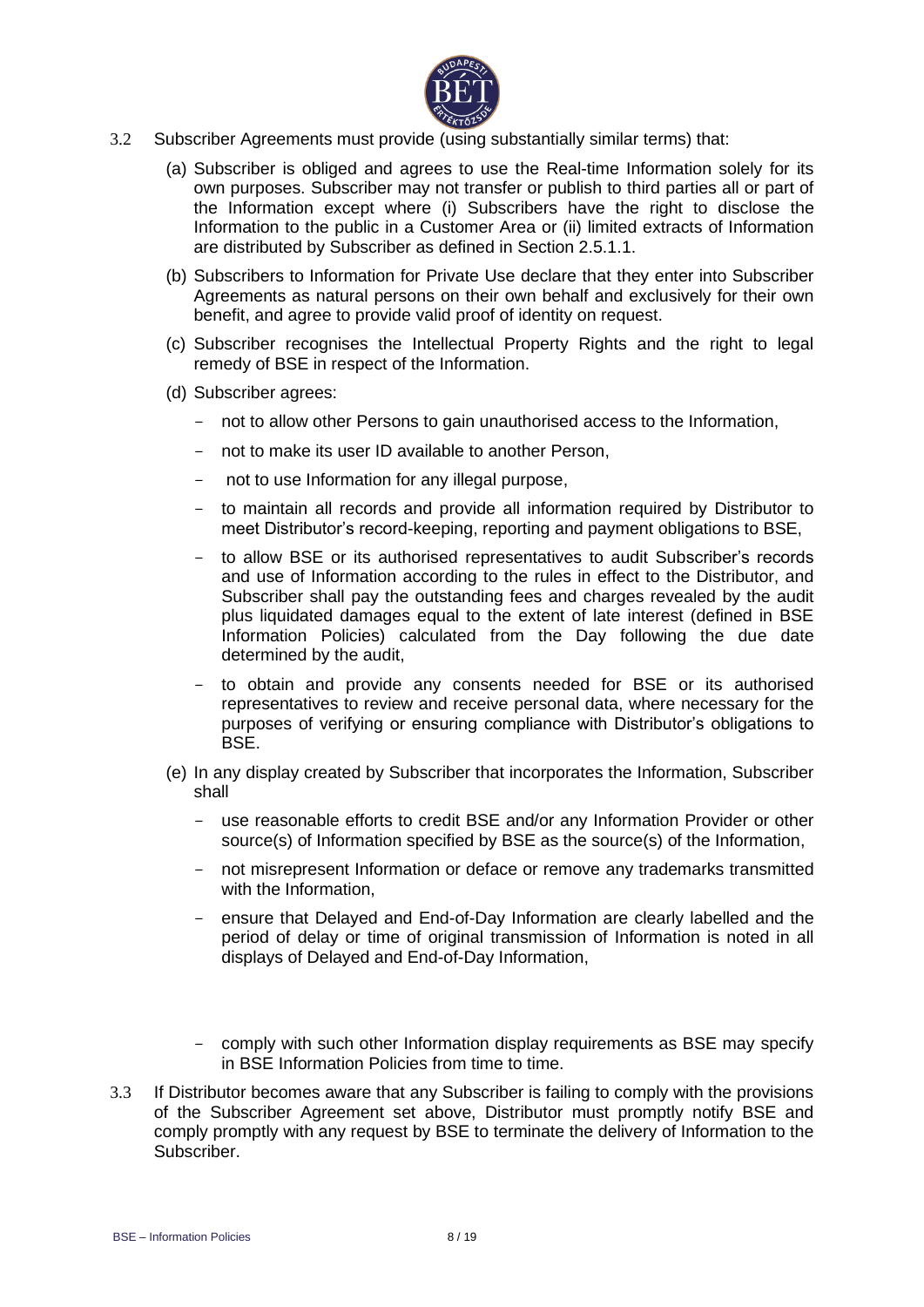

3.4 Distributors are required to maintain copies of or acceptable electronic records of all executed Subscriber Agreements for a minimum of two (2) years after the termination of the Subscriber Agreement, for audit purposes. BSE reserves all rights to decide whether any proposed form of electronic recording is acceptable.

# **4. Private Use of Information**

- 4.1 Private Use is defined as the use of Information by a Subscriber who is a natural person for the purpose of managing the Subscriber's own personal investments and not for any business purpose, nor for the purpose of giving any form of advice to any other person.
- 4.2 Subscribers to Information for Private Use may store, download, print and display Information from the Service only for their personal use and not for any business purpose.
- 4.3 Natural persons who redistribute even limited extracts of Information or use Information for any commercial purpose other than the management of their own personal investments do not qualify as Private Use Subscribers.
- 4.4 All use of Information other than Private Use is regarded by BSE as Business Use and is subject to the applicable fees per BSE Schedule of Fees of Information Products. BSE reserves all rights to apply fees for Business Use where Private Use Subscribers do not comply with the terms of their Subscriber Agreement.

# **5. Types of fees and Units of Count**

- 5.1 BSE specifies the following fees and Units of Count for access to Information:
- 5.1.1 Annual fees:
	- (a) Annual Technical Connection Fee to be paid by Distributor that receives the Information directly via the Physical Point of Access. Secondary Distributors pay no annual Technical Connection Fee to BSE.
	- (b) Annual Licence Fee to be paid by all Distributors in consideration for BSE granting Distributors the right to use the Information under the Agreement.
- 5.1.2 Monthly variable fees:
	- (a) General Real-time User Fees are payable by Distributor for each ID type with interactive access to Real-time Information (other than Real-time Index Package Information) via Distributor's Service, except where any of the other monthly variable fees listed below apply. General Real-time User Fees depend on data depth (best 5 price levels, best price level or list of transactions without price levels), updating frequency (Continuous or Snapshot) and use of Information for business or private purposes.
	- (b) Customer Area Fees and/or Office Area Ticker Fee are payable by Distributor for each Device equipped in the Location and displaying Information in accordance

with the regulations on Customer Area and/or Office Area as set in BSE Information Policies.

(c) TV Ticker Fees are payable by Distributor for each TV Network to which Distributor feeds Real-time Information (other than Real-time Index Package Information), in accordance with the regulations on TV Ticker Display Mode as set in BSE Information Policies.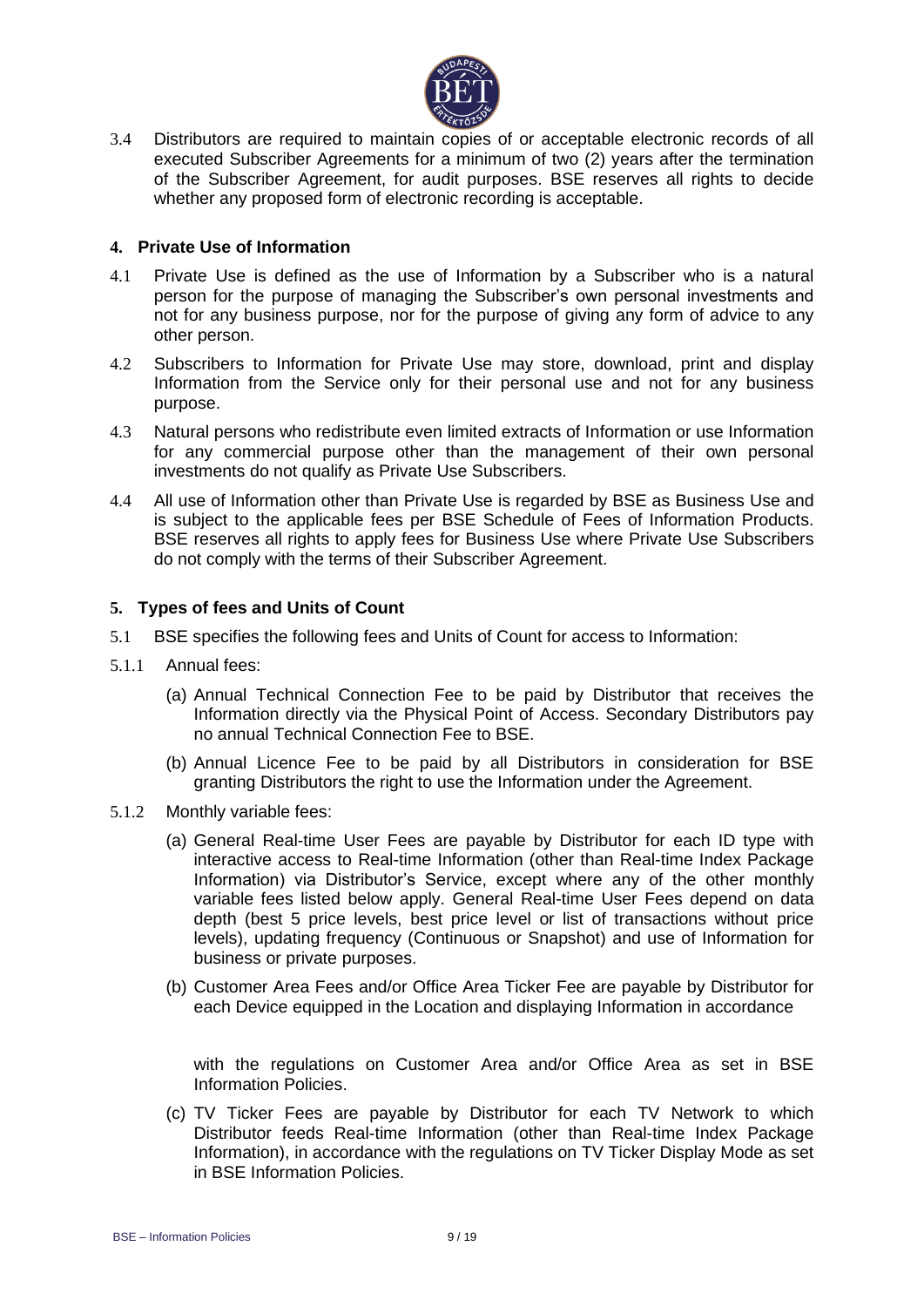

- (d) Electronic Message Fees are payable by Distributor for each Electronic Message sent by the Distributor.
- (e) Website Fees are payable by Distributor for each Website where Delayed or Endof-Day Information or Real-time Index Package Information is displayed via Distributor's Services. The amount of Website Fees depends on the type of Website as detailed in BSE Schedule of Fees of Information Products.
- 5.1.3 BSE's Unit of Count is either unique user ID (if the User's logon is the way the Distributor's Service permissions Information), or a unique terminal ID (if the permissioning is performed at a Device/PC level). If a User has multiple ID's then each ID is fee liable and the count shall be based upon the number of access points for each ID. If a User has been permissioned to more than one instance on the entitlement system(s), then the total number of instances will be used as the chargeable count for that month. BSE does not recognize netting neither at Distributor nor at platform level.
- 5.1.4 Distributor and Subscriber must use effective Internal Controls to keep all user ID's and passwords confidential and prohibit sharing of user- or terminal IDs. BSE reserves the right to determine whether any system for identifying Users is subject to effective Internal Controls. The abovementioned fees apply to all use by any recipient of Information distributed directly or indirectly via Distributor's Services, except for use and redistribution of Information by Secondary Distributors. BSE reserves all rights to determine the fees and Unit of Count applicable to any use of Information, in accordance with BSE Information Policies.

#### **6. Reporting Requirements**

- 6.1 Distributors are required to submit to BSE annual fees reports, summary and detailed reports on the use and distribution of Information. The annual fees report must be provided in all case types of Information distribution, the summary and detailed reports must be provided for all Real-time Information distribution (other than Real-time Index Package Information), for Websites displaying Delayed or End-of-Day Information or Real-time Index Package Information.
- 6.2 The annual fees report must be submitted in writing, by December 15<sup>th</sup> of each year, by using the annual fees report template available on the BSE Website.
- 6.3 The summary report must be submitted in electronic form, by the  $30<sup>th</sup>$  Day of each month, by using the summary report template available on the BSE Website, or any other method approved in writing by BSE.
- 6.4 The detailed report must be submitted in electronic form, by the  $30<sup>th</sup>$  Day of each month or the last Day of each calendar quarter depending on Distributor's request in the annual fees report. The detailed report must contain the data described in the table as follows: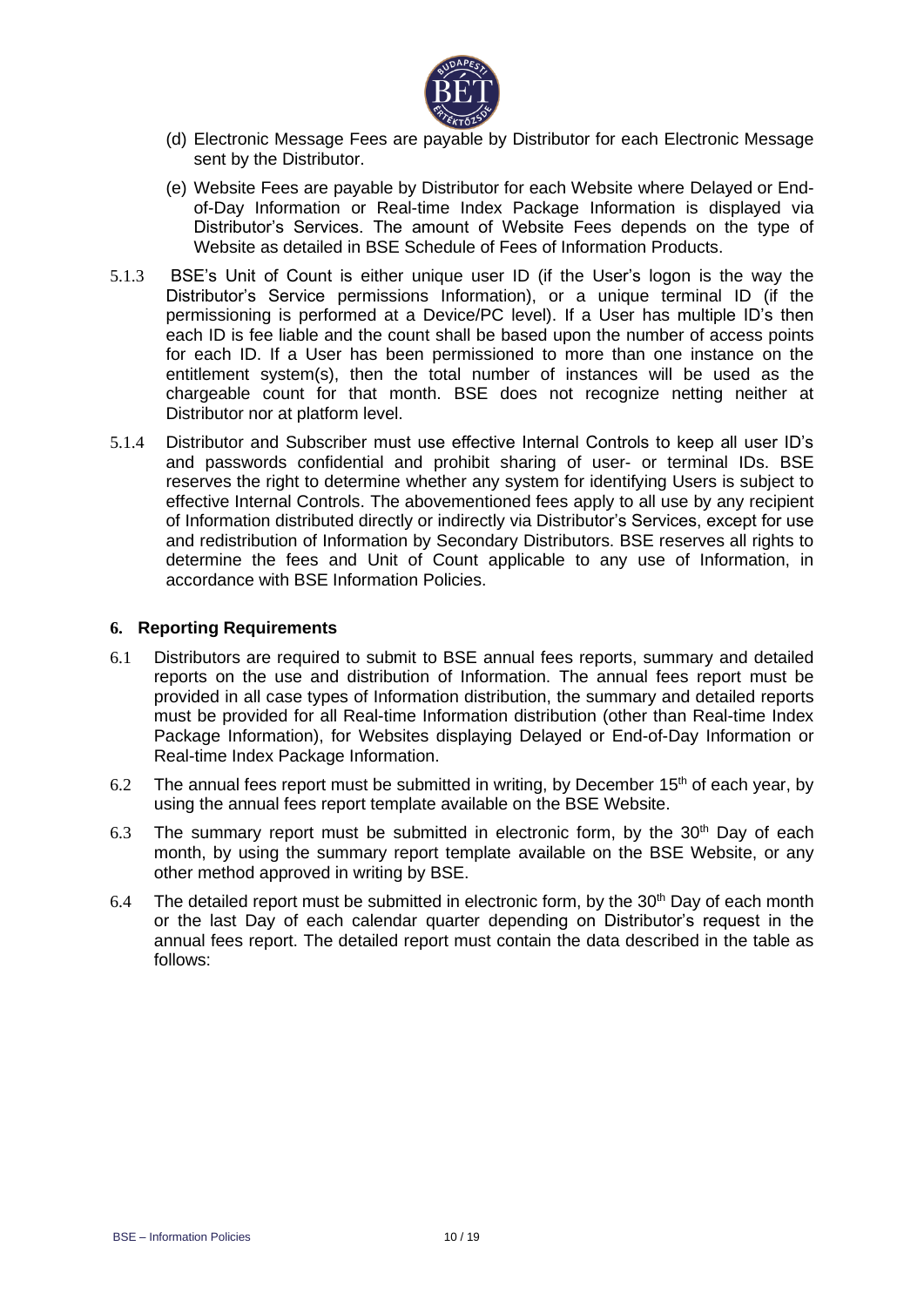

**Usage Reporting Template**

| Distributor's Name, ID:<br><b>Distributor's Address:</b> |                                             |                |           |         |                                     |         |                                  |                                |                                                 |                           |
|----------------------------------------------------------|---------------------------------------------|----------------|-----------|---------|-------------------------------------|---------|----------------------------------|--------------------------------|-------------------------------------------------|---------------------------|
|                                                          |                                             |                |           |         |                                     |         |                                  |                                |                                                 |                           |
| <b>Type of Distributor:</b><br>Member of the BSE:        | Primary                                     |                | Secondary |         |                                     |         |                                  |                                |                                                 |                           |
| Report date:                                             |                                             |                |           |         |                                     |         |                                  |                                |                                                 |                           |
| <b>Reporting Period:</b>                                 |                                             |                |           |         |                                     |         |                                  |                                |                                                 |                           |
|                                                          |                                             |                |           |         |                                     |         |                                  |                                |                                                 |                           |
|                                                          |                                             |                |           |         |                                     |         |                                  |                                |                                                 |                           |
| Number                                                   | <b>Name of Professional</b><br>User/Company | <b>Address</b> | City      | Country | <b>User Type</b><br>(Please select) | User ID | <b>Monthly Unit Fee</b><br>(ELR) | Number of<br>subscriber        | Movement compared to<br>previous month<br>$+/-$ | <b>Total Fees</b><br>( R) |
| $\mathbf{1}$                                             |                                             |                |           |         | Prof.EndUser LvI 1                  |         | 12,00                            |                                |                                                 | 0.00                      |
| $\overline{2}$                                           |                                             |                |           |         | Prof.EndUser Lv1 1                  |         | 12,00                            |                                |                                                 | 0.00                      |
| $\overline{\mathbf{3}}$                                  |                                             |                |           |         | Prof.EndUser LvI 1                  |         | 12.00                            |                                |                                                 | 0,00                      |
| $\mathbf{A}$                                             |                                             |                |           |         | Prof.EndUser LvI 1                  |         | 12.00                            |                                |                                                 | 0,00                      |
| $\sim$                                                   |                                             |                |           |         | Prof.EndUser LvI 1                  |         | 12,00                            |                                |                                                 | 0.00                      |
| 6                                                        |                                             |                |           |         | Prof.EndUser Lv1 1                  |         | 12,00                            |                                |                                                 | 0.00                      |
| $\overline{7}$                                           |                                             |                |           |         | Prof.EndUser Lv1 1                  |         | 12.00                            |                                |                                                 | 0.00                      |
| 8                                                        |                                             |                |           |         | Prof.EndUser Lv1 1                  |         | 12.00                            |                                |                                                 | 0.00                      |
| Q                                                        |                                             |                |           |         | Prof.EndUser LvI 1                  |         | 12,00                            |                                |                                                 | 0.00                      |
| 10                                                       |                                             |                |           |         | Prof.EndUser LvI 1                  |         | 12,00                            |                                |                                                 | 0.00                      |
| 11                                                       |                                             |                |           |         | Prof.EndUser Lv1 1                  |         | 12,00                            |                                |                                                 | 0.00                      |
| 12                                                       |                                             |                |           |         | Prof.EndUser Lv1 1                  |         | 12.00                            |                                |                                                 | 0.00                      |
| 13                                                       |                                             |                |           |         | Prof.EndUser LvI 1                  |         | 12,00                            |                                |                                                 | 0.00                      |
| 14                                                       |                                             |                |           |         | Prof.EndUser Lv1 1                  |         | 12,00                            |                                |                                                 | 0.00                      |
| 15                                                       |                                             |                |           |         | Prof.EndUser Lv1 1                  |         | 12,00                            |                                |                                                 | 0.00                      |
| 16                                                       |                                             |                |           |         | Prof.EndUser Lv1 1                  |         | 12,00                            |                                |                                                 | 0.00                      |
| 17                                                       |                                             |                |           |         | Prof.EndUser Lv1 1                  |         | 12,00                            |                                |                                                 | 0.00                      |
| $18\,$                                                   |                                             |                |           |         | Prof.EndUser LvI 1                  |         | 12,00                            |                                |                                                 | 0.00                      |
| <b>TOTAL FEES DUE:</b>                                   |                                             |                |           |         |                                     |         |                                  |                                |                                                 | 0.00                      |
|                                                          |                                             |                |           |         |                                     |         |                                  | <b>Non Professional Report</b> |                                                 |                           |

| <b>Usage Type</b>           | <b>Monthly Unit Fee</b><br>(EIR) | Number of<br>subscriber | Movement compared to<br>previous month<br>$+/-$ | <b>Total Fees</b><br>(ER) |
|-----------------------------|----------------------------------|-------------------------|-------------------------------------------------|---------------------------|
| Best 20 Price Levels        | 5.00                             |                         |                                                 | $\Omega$                  |
| Best 10 Price Levels        | 3.00                             |                         |                                                 | $\Omega$                  |
| Best 5 Price Levels         | 2.00                             |                         |                                                 | $\Omega$                  |
| Best Price Level            | 1.00                             |                         |                                                 | $\Omega$                  |
| Best 20 Price Levels (Pre)  | 4.00                             |                         |                                                 | $\Omega$                  |
| Best 10 Price Levels (Pre)  | 2.50                             |                         |                                                 | $\Omega$                  |
| Best 5 Price Levels (Pre)   | 1.50                             |                         |                                                 | $\Omega$                  |
| Best Price Level (Pre)      | 0.80                             |                         |                                                 | $\Omega$                  |
| Best 20 Price Levels (Post) | 3.50                             |                         |                                                 | $\Omega$                  |
| Best 10 Price Levels (Post) | 2.00                             |                         |                                                 | $\Omega$                  |
| Best 5 Price Levels (Post)  | 1.00                             |                         |                                                 | $\Omega$                  |
| Best Price Level (Post)     | 0.50                             |                         |                                                 | $\Omega$                  |
| <b>SUM</b>                  |                                  |                         |                                                 | $\Omega$                  |

**0,00 TOTAL SUM OF FEES :**

The above reporting template recommended by the BSE can be downloaded also from the BSE website here: [https://www.bse.hu/Vendorok/Vendor-Guidelines/Schedule-of-](https://www.bse.hu/Vendorok/Vendor-Guidelines/Schedule-of-Fees)[Fees](https://www.bse.hu/Vendorok/Vendor-Guidelines/Schedule-of-Fees)

- 6.5 The parties agree in settlement for defined period, therefore the performance date of the services regarding the applicable tax laws is the due date of the consideration to be paid for services*.*
- 6.6 At Distributor's request, BSE may agree to different reporting conditions.

# **7. Basis of Count and Calculation of Fees**

7.1 Unless otherwise provided by the Agreement the monthly variable fees obligations relating to Distributor are based on the number of applicable Units of Count on the 1<sup>st</sup> Day of the subject month. The number of Units of Count at the 1<sup>st</sup> Day of the subject month must be reported in the summary report of the subject month to BSE. The number of Units of Count at the  $1<sup>st</sup>$  Day of the subject month must be representative relating to the whole subject month. Fees apply on the same basis to any unauthorised use or redistribution of Information accessed via Distributor's Service.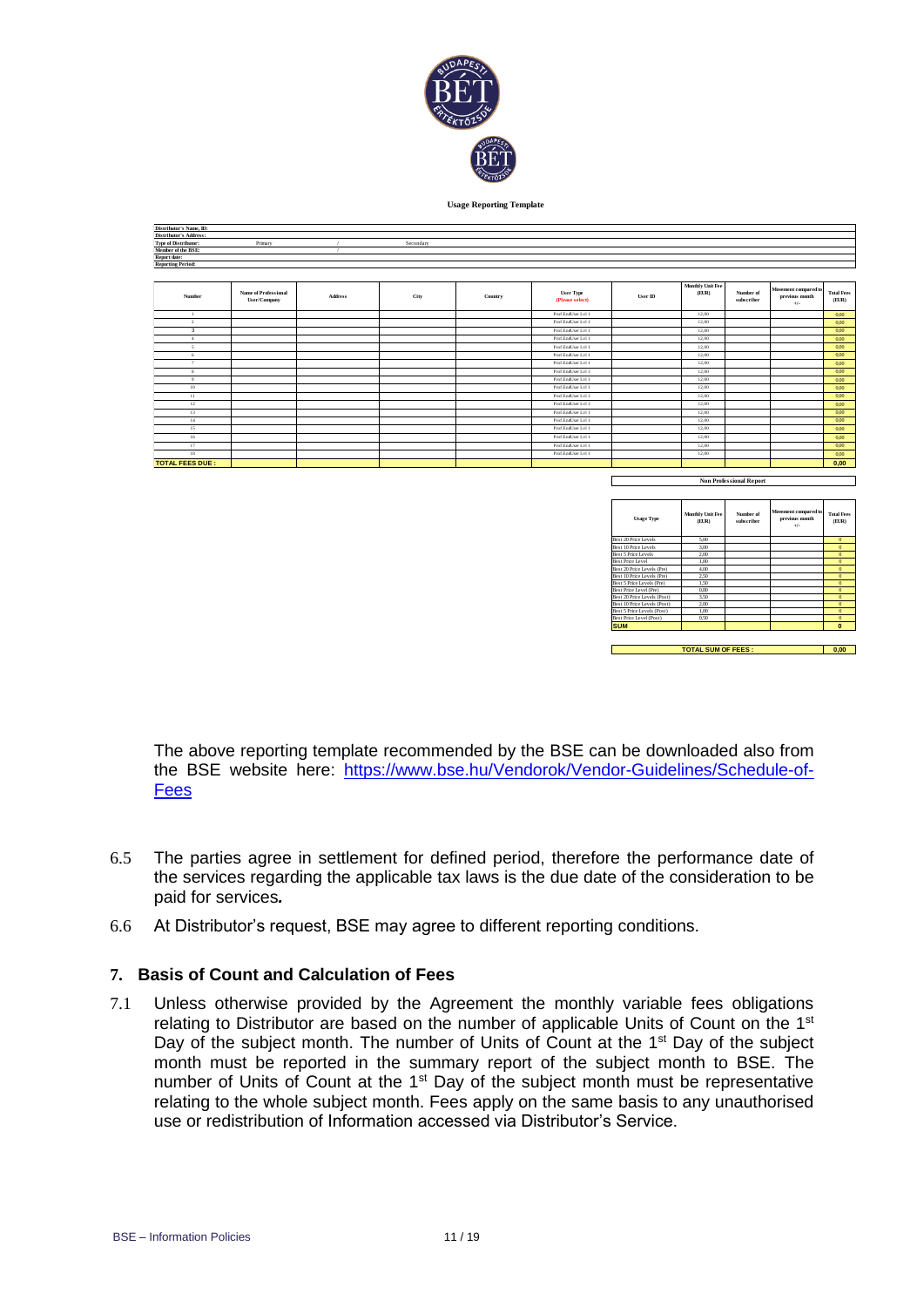

- 7.2 In the case of Electronic Message Fee, the fees obligations of Distributor are based on the Units of Count effectively delivered by Distributor in the subject month. The quantity of Units of Count effectively delivered by Distributor must be reported in the summary report of the month following the subject month to BSE.
- 7.3 At Distributor' request BSE may accept different ways of calculations than set out above at BSE's sole discretion. In particular, BSE may accept reports based on partial month calculations, where the calculated amounts are approximate on monthly basis to the amounts owed to BSE in accordance with the abovementioned regulations.
- 7.4 BSE reserves the right to recover the full amount owed under the Agreement, in the event that correspondence, audit or other investigation reveals any significant differences between fees reported and calculated by a Distributor and fees calculated in accordance with the Agreement.
- 7.5 No monthly variable fees are payable, but reporting is due, in respect of:
	- (a) Internal use of the Information by Distributor's Group for quality control and monitoring purposes or product development or demonstration. BSE reserves the right to limit the number of units for which such fees are waived and to change the limit on three (3) months' notice to Distributor,
	- (b) any remote Device authorised to access a corresponding host Device, provided the host Device cannot be used simultaneously,
	- (c) emergency information facilities ("EIF") maintained by Distributor's Group or a User, provided (i) the Users using the Information at the EIF site are already paying fees at their normal location, (ii) the normal location is not operational and (iii) the number of Devices at the EIF site is lower than or equal to the number of Devices already reported for any such User at its usual location.
- 7.6 BSE reserves the right to grant the following waivers and adjustments with regard to the annual fees and monthly variable fees defined in Section 5:
- 7.6.1 Introductory annual fee adjustment: partial waiver of the annual fees payable by a Distributor which executes an Agreement with BSE during a time period specified in advance by BSE. This waiver shall apply for a period of time defined by BSE starting with the Effective Date of the Agreement.
- 7.6.2 Introductory monthly fee adjustment: waiver or reduction of the monthly variable fees payable by a Distributor with respect to those Subscribers which execute a Subscriber Agreement with the Distributor during a time period specified in advance by BSE, and with respect to those new Users of a Subscriber already having a valid Subscriber Agreement with the Distributor which become Users of Information during this period of time. This adjustment shall apply for a period of time defined by BSE starting with the execution of the Subscriber Agreement or with the grant of access to Information, as applicable. Unless otherwise specified by BSE, Distributors shall comply with the relevant reporting obligations as specified in Section 6 regarding Subscribers and Users benefiting from this adjustment.
- 7.6.3 Free trial: a time period defined by BSE during which the Distributor may grant access to specified BSE Information normally liable to monthly variable fees to any Person, without the obligation to execute a Subscriber Agreement with, or pay monthly variable fees in respect of, these Persons. BSE may, however, require Distributors to submit reports on such use of the Information.
- 7.7 The adjustments defined in Section 7.6 shall be announced and made available equally to all Distributors. BSE will specify the terms and conditions of these actions when announcing such actions. BSE reserves the right to inform the public on such actions.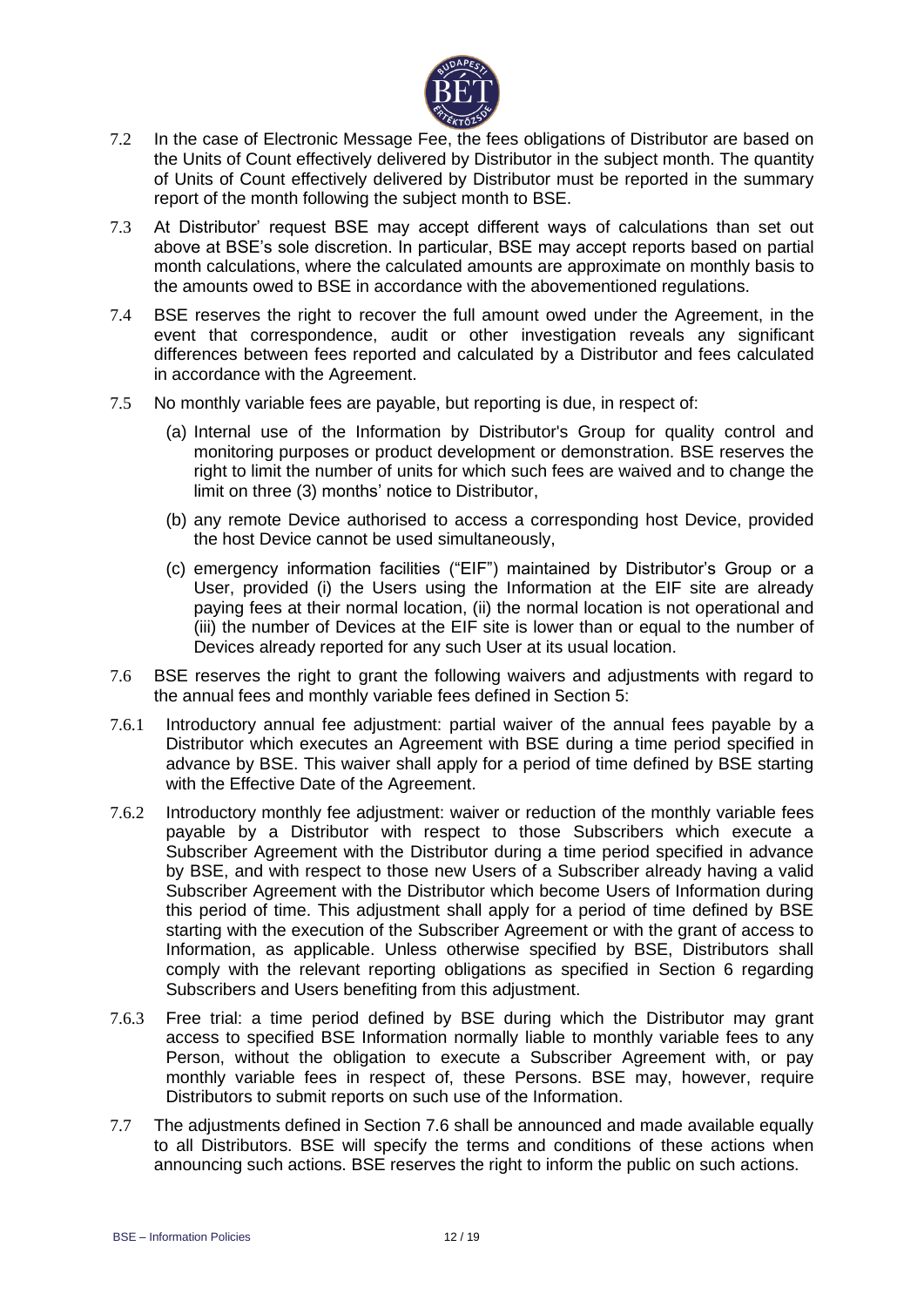

- 7.8 BSE reserves the right at BSE's sole discretion to grant the adjustments described in Sections 7.6.2 and 7.6.3 upon individual requests by Distributors, in particular where the Distributor is undertaking market-building or marketing campaigns designed to increase the usage of BSE Information. BSE does not inform other Distributors on granting such adjustments, however BSE undertakes to grant similar requests by other Distributors under equal conditions.
- 7.9 BSE reserves the right to make the grant of fees adjustments as defined in Sections 7.6 to 7.8 conditional upon additional procedures, declarations or agreements.
- 7.10 Since the cost of per user based pricing, due to the scale and coverage of the data, is not proportionate to the cost of making that data available, the Budapest Stock Exchange applies the permission defined in Article 9 (3) of the Delegated Regulation (EU) 2017/567, based on which the access to the market data does not have to be provided on a user basis. Consequently, based on the application of the proportionality rules permitted by law, the BSE determines and calculates the fees per access provided to the Distributors, rather than per user basis.

# **8. Backdated Credits**

8.1 Distributor reports may contain credits for User cancellations within a three (3) month period prior to the beginning of the current reporting period. No credits or offsets may be claimed in relation to fees paid for earlier periods without the prior written approval of BSE.

# **9. Billing**

- 9.1 The proportion of annual fees applicable to the period between the Commencement Date and the end of the calendar year will be invoiced by BSE to Distributor within five (5) business Days of Commencement Date. In subsequent years BSE will invoice all annual fees to Distributor in accordance with Section 9.5.
- 9.2 BSE will prepare and send invoices for other fees to Distributor in accordance with the Agreement and based on the reports received.
- 9.3 The amount of VAT will be calculated and included in the invoice of BSE in addition to the net fees payable by the Distributor if it is applicable in accordance with the relevant law.
- 9.4 In the years after concluding the Agreement, Distributor may decide whether Distributor wishes to pay the annual fees defined above in a lump sum at the beginning of the year, or in two equal instalments every half year.
- 9.5 In each calendar year, Distributor shall declare in a written form by December  $15<sup>th</sup>$ which of the two payment schemes detailed above it chooses for the next calendar year. If Distributor fails to submit this declaration to BSE by the defined date, BSE automatically applies payment by a lump sum for the annual fees of Distributor.
- 9.6 In the case of payment in a lump sum, BSE will invoice all annual fees in a lump sum in respect of the whole year to Distributor by January  $5<sup>th</sup>$ . In the case of payment in two equal instalments, BSE will invoice the two instalments by January  $5<sup>th</sup>$  and by July  $5<sup>th</sup>$ , respectively.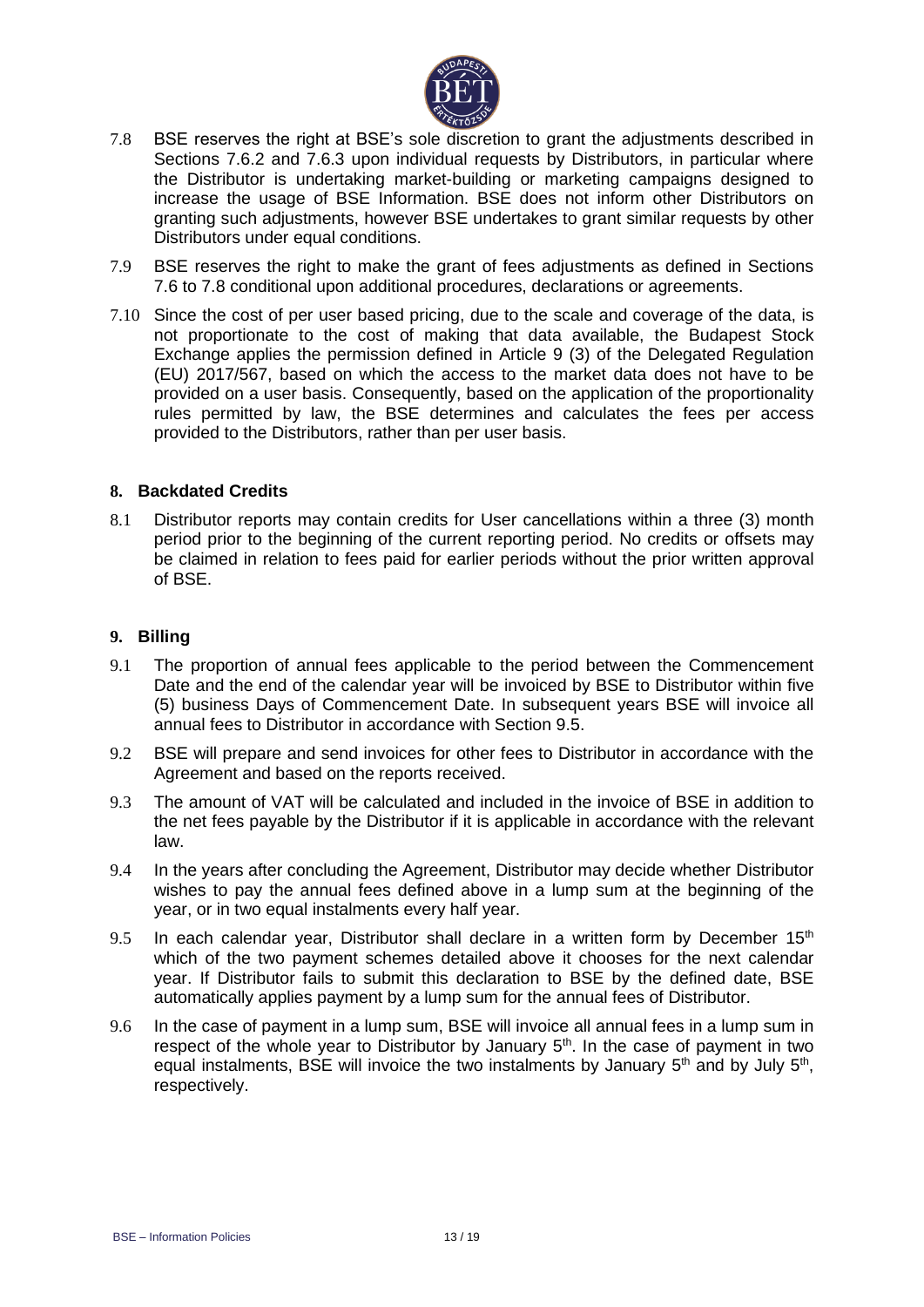

# **10. Payment**

- 10.1 Distributors are required to pay to BSE the fees specified in BSE Schedule of Fees of Information Products, clear of any currency conversion or transmission charges, and shall also pay the amount of VAT if it is included in the invoice according to Section 9.3.
- 10.2 Distributors have no right to set-off or to make any reduction or adjustment of amou<sup>nt</sup>s due to BSE.
- 10.3 Distributors are required to remit payment of the fees including value added tax and the costs becoming payable under Section 8.6 of the IDA if applicable – by bank transfer to the account given by the BSE within thirty (30) Days of receiving the invoice. Distributor ID number must be included on all transfers to BSE's bank account.
- 10.4 If payments are overdue, Distributor shall pay to BSE late interest in accordance with the relevant provisions of the Hungarian Civil Code. (Act V of 2013. Chapter XXIII Section 6:155)

# **11. Glossary of Terms**

11.1 Except where specified and where the context otherwise requires, capitalised terms used in the Agreement shall have the meanings set out in this Glossary.

**Affiliated Companies:** A subsidiary in which Distributor directly or indirectly owns more than 50% of the issued share capital and exercises effective control, or a holding company that directly or indirectly owns at least 50% of Distributor's issued share capital and exercises effective control.

**Agreement:** The IDA, together with BSE Schedule of Fees of Information Products, BSE Information Policies, BSE Information Packages and BSE Technical Specifications as published by BSE and amended from time to time in accordance with the Agreement.

**Annex 1, 2, 3:** Annex 1 – 3 to the IDA, as amended from time to time in accordance with the Agreement.

**APA:** 'Approved publication arrangement', a Person authorised to provide the service of publishing trade reports on behalf of investment firms pursuant to Articles 20 and 21 of Regulation (EU) No 600/2014.

**APA Market Data:** Data published by investment service providers in accordance with Articles 20 and 21 of MiFIR, and received by BSE from contracted APAs for the redistribution of the content. List of APAs can be found in the Annex of the present Information Policies. APA Market Data constitutes part of the APA Market Data Package defined in BSE Information Packages.

**BSE**: The Budapest Stock Exchange Ltd.

**BSE Information Packages:** BSE Information Packages as published by BSE on BSE Website and amended from time to time in accordance with the Agreement.

**BSE Information Policies:** BSE Information Policies as published by BSE on BSE Website and amended from time to time in accordance with the Agreement.

**BSE Schedule of Fees of Information Products:** BSE Schedule of Fees of Information Products as published by BSE on BSE Website and amended from time to time in accordance with the Agreement.

**BSE Technical Specifications:** BSE Technical Specifications as published by BSE on BSE Website and amended from time to time in accordance with the Agreement.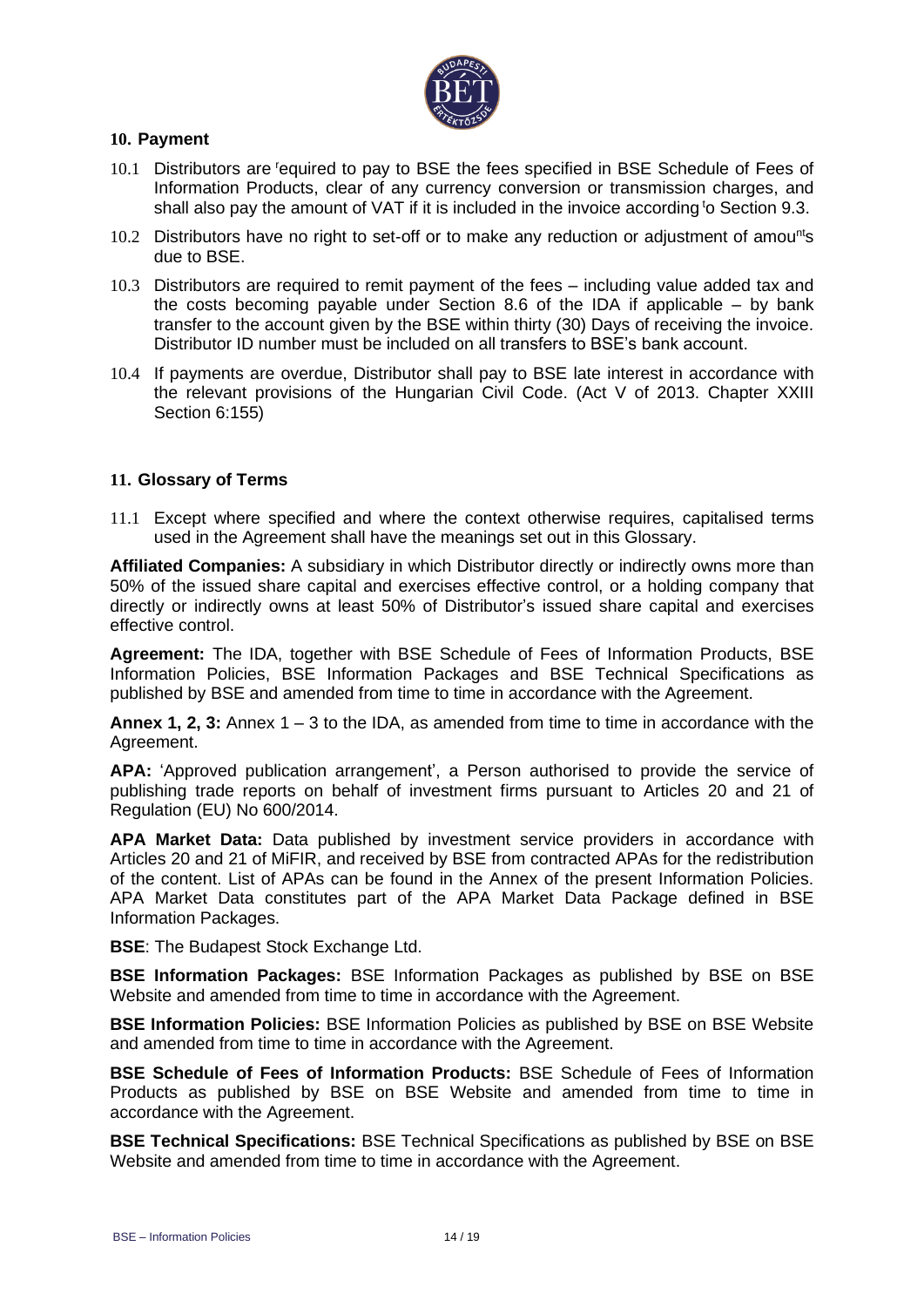

**BSE Website:** Internet pages found under the URLs [www.bse.hu](http://www.bse.hu/) and [www.bet.hu.](http://www.bet.hu/)

**Business Use:** Business use of Information by a Subscriber, as described in BSE Information Policies.

**Commencement Date**: Date specified in Annex 2 of the IDA or other date agreed in writing between the parties.

**Continuous Display:** Uninterrupted and connected display of Information on a Device.

**Customer Area:** A Location used by Distributor or Subscriber where any number of Devices may be installed for the purposes of public information only, in a manner that allows an indefinite number of Persons to view the Information on such Device(s) but does not allow either the operator of the Location or the Persons viewing the Information to download, process or distribute Information.

**Day**: Calendar day.

**Delayed Information**: Information that is delayed by (minimum) fifteen (15) minutes from the time of original dissemination.

**Derived Information:** Information processed in a way that the Information itself may not be determined/ incorporated or reversed engineered or which may substitute the Information.

**Device:** Any unit of equipment, fixed or portable, that receives, accesses or displays Information in visible, audible or other comprehensible form. BSE reserves the right to determine whether any item of equipment constitutes a Device.

**Disaggregated Data:** Data provided by BSE based on Commission Delegated Regulation (EU) 2017/572 and in accordance with Section 2.5.8.2 of BSE Information Policies. Disaggregated Data constitutes part of the Disaggregated Data Package defined in BSE Information Packages.

**Distributor:** Any Person entered into the Agreement with BSE to be an authorised distributor of Information.

**Distributor's Group**: For any Distributor, the Distributor, Affiliated Companies and Service Facilitators approved by BSE.

**Electronic Message**: Any items of Information relating to a single instrument requested at any one time. BSE reserves the sole right to determine whether items of Information constitute a single Electronic Message.

**Emergency Information Facilities ("EIF"):** Emergency Information Facilities as set out in BSE Information Policies.

**End-of-Day Information:** Information provided after close of trading that reflects the activity of the same trading Day.

**Exchange Member:** Entity having right to trade on BSE. With respect to MiFID OTC Data, an Exchange Member shall be considered as Information Provider.

**Exchange Rules:** All valid and effective Exchange Rules, Exchange Orders and decisions of BSE.

**IDA**: The Information Distribution Agreement document and its Annexes 1, 2, 3 and 4 as signed by Distributor and BSE and amended from time to time in accordance with the Agreement.

**Information:** The information available to be licensed by BSE under the Agreement, as published by BSE from time to time.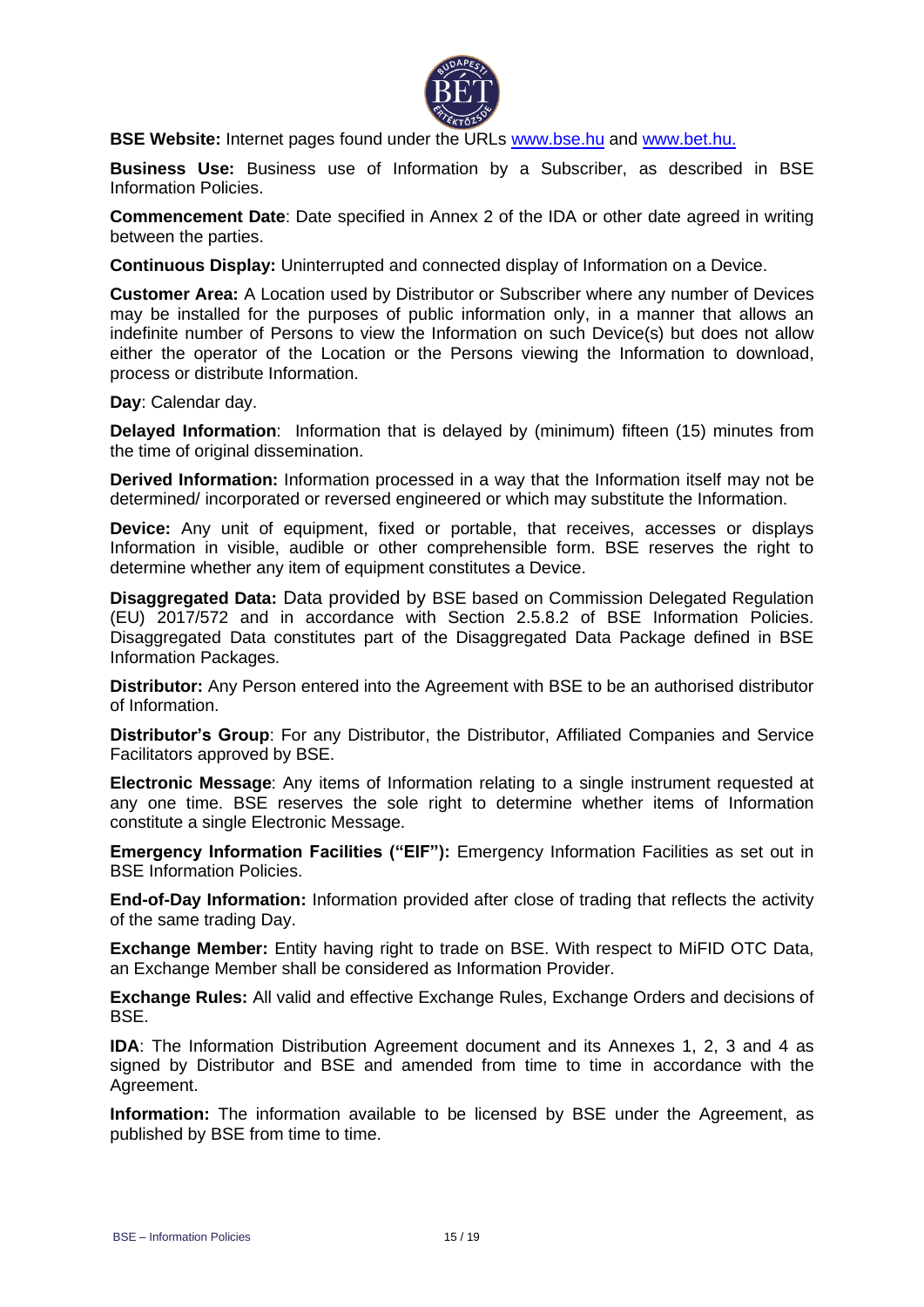

**Information Packages:** Packages of Information which Distributor can select and receive from BSE in return for fees as specified in BSE Schedule of Fees of Information Products. Information Packages are described in detail in BSE Information Packages.

**Information Provider:** Any third party source of information that licenses BSE to make its information available as Information under the Agreement, whether such Information is disseminated by BSE, by its originator, or by a third party.

**Intellectual Property Rights:** Patents, trademarks, service marks, copyrights, database rights, topography rights, industrial design, know-how, trade secrets and any other rights relating to intellectual properties in accordance with the applicable laws.

**Internal Controls:** Systems, rules, procedures, authorisations and disciplines which, taken together and to the satisfaction of BSE:

- (a) record and identify all authorised access to Information,
- (b) inhibit unauthorised access to Information, or identify and record unauthorised access and facilitate appropriate action.

Internal Controls are regarded as effective if there is auditable evidence of their operation throughout the relevant period.

**Internal (Usage):** Usage by the employees of the contractual party.

**Issuer:** The Person that qualifies as an issuer of BSE according to the regulations of BSE.

**Licensee:** Any Subscriber of Exchange Member who concludes an agreement on Non-Display Usage with BSE.

**Location:** Any single room (a) containing one or more Devices or (b) used as the address for one or more Users.

**Media Distribution:** Media Distribution of Information as described in BSE Information Policies.

**MiFIR:** Regulation (EU) No 600/2014 of the European Parliament and of the Council of 15 May 2014 on markets in financial instruments and amending Regulation (EU) No 648/2012

**Non-Display Usage or NDU:** Usage types that partially or wholly utilize Information in a way that the Information itself is not revealed, may not be determined, reversed engineered or which may not substitute the Information. NDU types are the following:

- NDU MTF: Non-Display Usage of Information solely for operating trading platforms including but not limited to multilateral trading facilities (MTFs), organized trading facilities (OTFs)
- NDU SI: Non-Display Usage of Information by an investment firm which, on an organised, frequent systematic and substantial basis, deals on own account when executing client orders outside a regulated market, an MTF or an OTF without operating a multilateral system (e.g. Systematic Internaliser).,
- NDU Off-Exchange Trading: Non-Display Usage of Information for supporting tradingbased activities outside the Budapest Stock Exchange's official trading venue including but not limited to proprietary trading or market making activity.
- NDU Trading: Non-Display Usage of Information for supporting trading-based activities – with the exception of usage solely for operating trading platforms as set out above – conducted solely on the Budapest Stock Exchange' trading venues including but not limited to proprietary trading and/or brokerage activities (In case of Non-BSE based trading support the NDU Off-Exchange Trading license applies).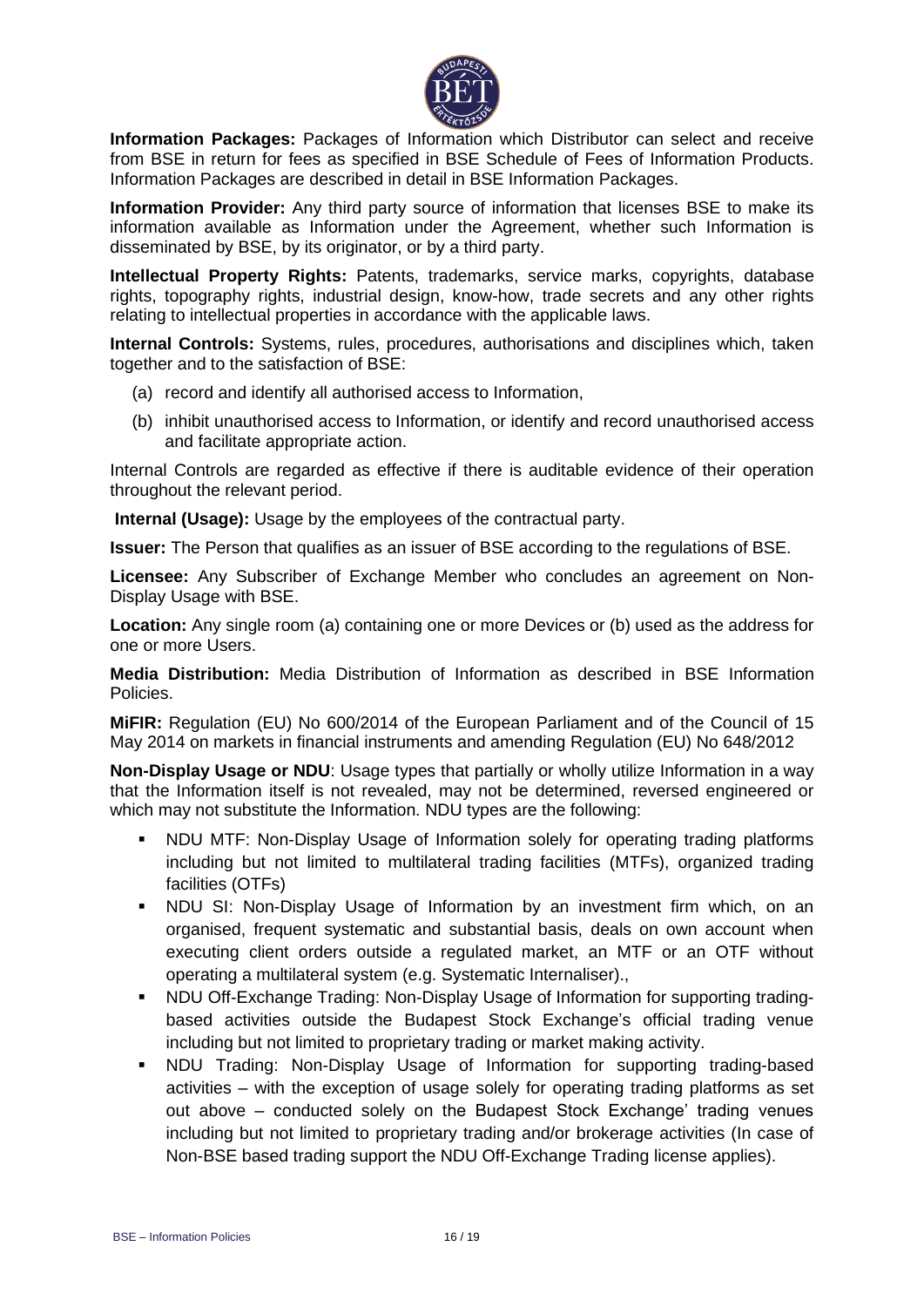

▪ NDU Other: Non-Display Usage of Information for various applications, calculations and/or evaluations including but not limited to portfolio evaluation, risk management, compliance and surveillance programs, Index creation and other financial product creation (including but not limited to CFDs) based on Real-time and/or Delayed Information

All references to New Original Works or NOW shall be replaced with Non-Display Data Usage or NDU; the creation and/or use of NOW shall be replaced with conducting Non-Display Data Usage; and distribution of NOW shall be replaced with "use of Information and distribution of the data derived".

**Office Area**: A Location used by Distributor or Subscriber where any number of Devices may be installed for the purposes of Internal use of Information only and not for public information, in a manner that allows an indefinite number of employees of the Distributor to view the Information on such Device(s) however prohibits any further downloading, processing or distribution of the Information.

**Other Connection Point(s):** Connection points described by BSE in Annex 2, other than the Physical Points of Access, from where the Distributor is capable of receiving the Information.

**Person**: A natural person, legal entity, and other proprietorship, corporation, partnership or organisation not recognised as legal entity.

**Physical Point of Access:** The technical equipment(s), as specified in BSE Technical Specifications, which the Distributor may connect to for the purposes of taking delivery of the Information.

**Primary Distributor:** A Distributor that receives access to Information directly via any Physical Point of Access.

**Private Use:** Private use of Information by a Subscriber, as described in BSE Information Policies.

**Real-time Index Package Information:** Real-time Information included in the Real-time Index Package.

**Real-time Information:** All Information from the time of original dissemination to the time fifteen (15) minutes after such dissemination.

**Reporting Requirements**: The reporting requirements as set out in BSE Information Policies.

**Secondary Distributor:** A Distributor that receives access to Information from another Distributor.

**Service:** Any service provided by a member of Distributor's Group that includes Information in any form.

**Service Facilitator**: A Person authorised by Distributor to receive Information from Distributor or Affiliated Companies for the sole purpose of facilitating dissemination of Information in Distributor's Service in accordance with the Agreement.

**Snapshot:** The intermittent display of Information on a Device at consecutive occasions updating no more than once every five (5) minutes in a manner that allows no knowledge of any Information generated in the preceding period.

**Subscriber:** Any Person, other than a Primary Distributor or a Secondary Distributor, that receives access to Information directly or indirectly via a Distributor's Service.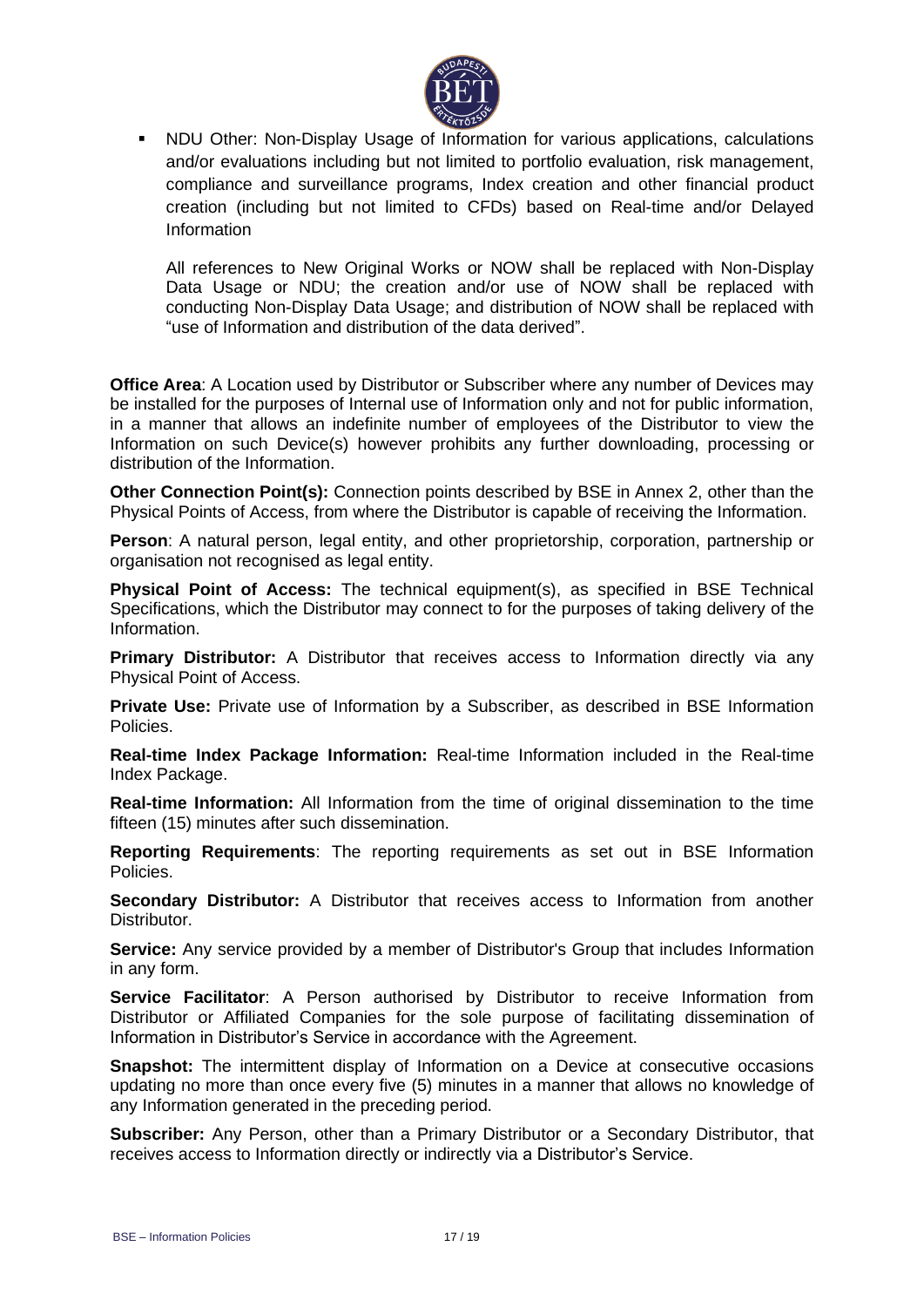

**Subscriber Agreement:** A legally valid agreement governing Subscriber's use of Information in accordance with the Agreement.

**Ticker**: A continuous moving display of last transactions relating to all BSE instruments provided on a Device set up in a Customer Area. Standard display allows simultaneous display of defined number of transactions, which is updated whenever a further transaction occurs on any BSE instrument.

**Trading System:** The hardware and software components operated by the Exchange or its agent(s) through which trading takes place. The Trading System include both the Xetra and the MMTS trading systems and all IT systems that make electronic trading on the Exchange possible, which the Exchange introduces for this purpose, including the rental of such system and the use thereof within the frameworks of an outsourced activity.

**TV Ticker Display Mode**: Display of selected items of Real-time Information in ticker tape displays on TV screens, with values updated no more frequently than once every three (3) minutes. The Information may only be used in line with the rules of TV Ticker Display Mode as set out in BSE Information Policies.

**Unit of Count:** A unit for calculation of monthly variable fees (defined in Section 5), which may be User ID, terminal ID, Device, Electronic Message, Location, TV network or Website.

**URL:** The URL is the address of a resource, or [file,](http://www.learnthat.com/define/f/file.shtml) available on the Internet. The URL contains the protocol of the resource (e.g. http:// or ftp://), the domain name for the resource, and the hierarchical name for the [file](http://www.learnthat.com/define/f/file.shtml) (address). The URL could point to other things, [CGI](http://www.learnthat.com/define/c/cgi.shtml) programs, [Java](http://www.learnthat.com/define/j/java.shtml) programs, graphic [files,](http://www.learnthat.com/define/f/file.shtml) or other resources available on the Internet.

**User:** An individual uniquely identified (by user ID, terminal ID and confidential password or other unambiguous method acceptable to BSE) and authorised or allowed to access Information supplied directly or indirectly by a Distributor.

**Website:** A public Internet site determined by BSE to be a single website for purposes of reporting or fees payment. A website may be:

- (a) a home page and/or pages linked to the home page, forming all or part of a single distinct website,
- (b) a URL,
- (c) an individual product, service or publication of Distributor or Subscriber, having its own domain name, identity or brand,
- (d) a web-hosted solution provided by Distributor to an individual Subscriber,
- (e) a WAP page.

**WBAG:** Wiener Börse AG